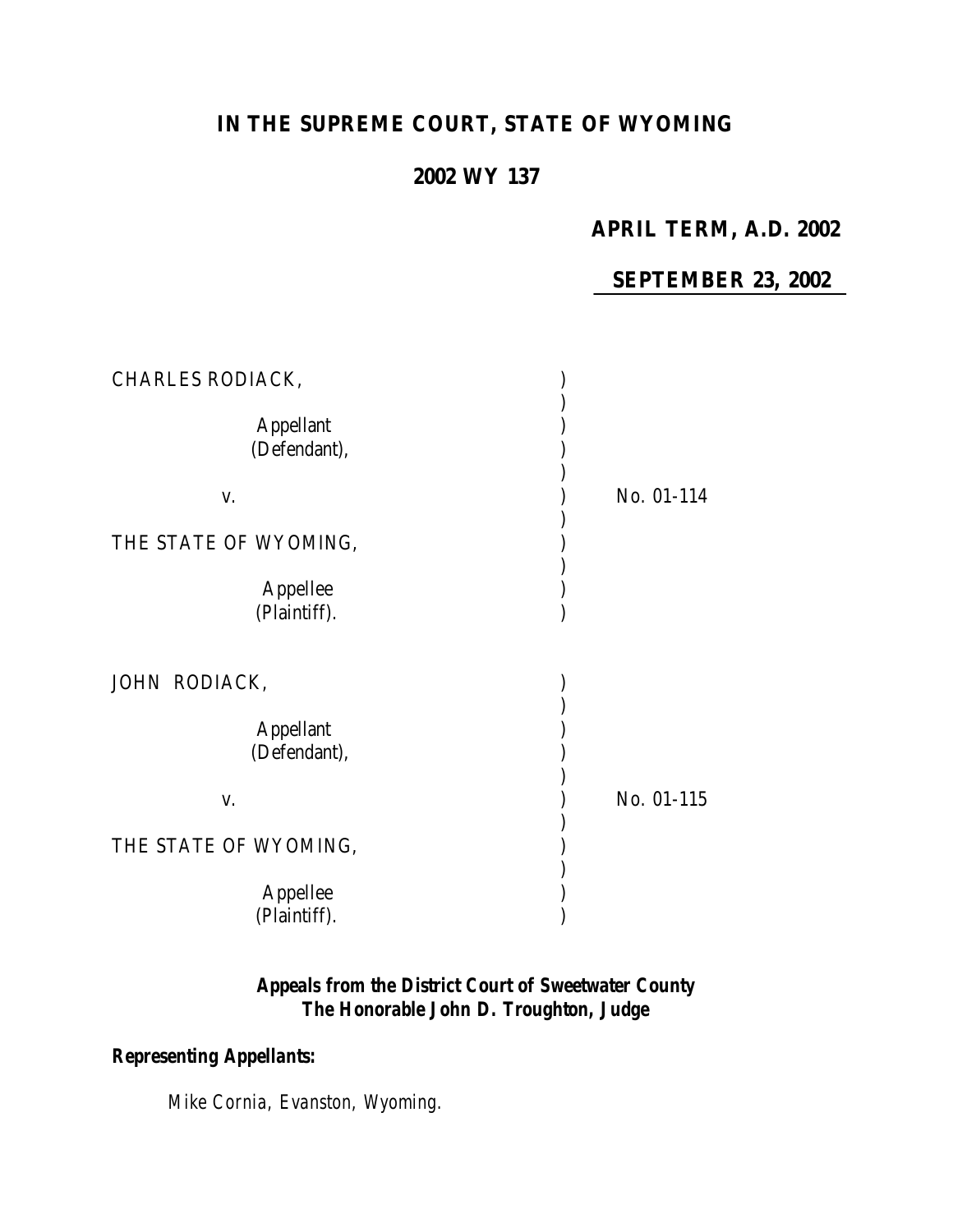### *Representing Appellee:*

*Hoke MacMillan, Attorney General; Paul S. Rehurek, Deputy Attorney General; D. Michael Pauling, Senior Assistant Attorney General; and Kimberly A. Baker, Senior Assistant Attorney General.*

*Before HILL, C.J., and GOLDEN, LEHMAN,\* KITE, and VOIGT, JJ.*

*\* Chief Justice at time of expedited conference.*

*NOTICE: This opinion is subject to formal revision before publication in Pacific Reporter Third. Readers are requested to notify the Clerk of the Supreme Court, Supreme Court Building, Cheyenne, Wyoming 82002, of any typographical or other formal errors in order that corrections may be made before final publication in the permanent volume.*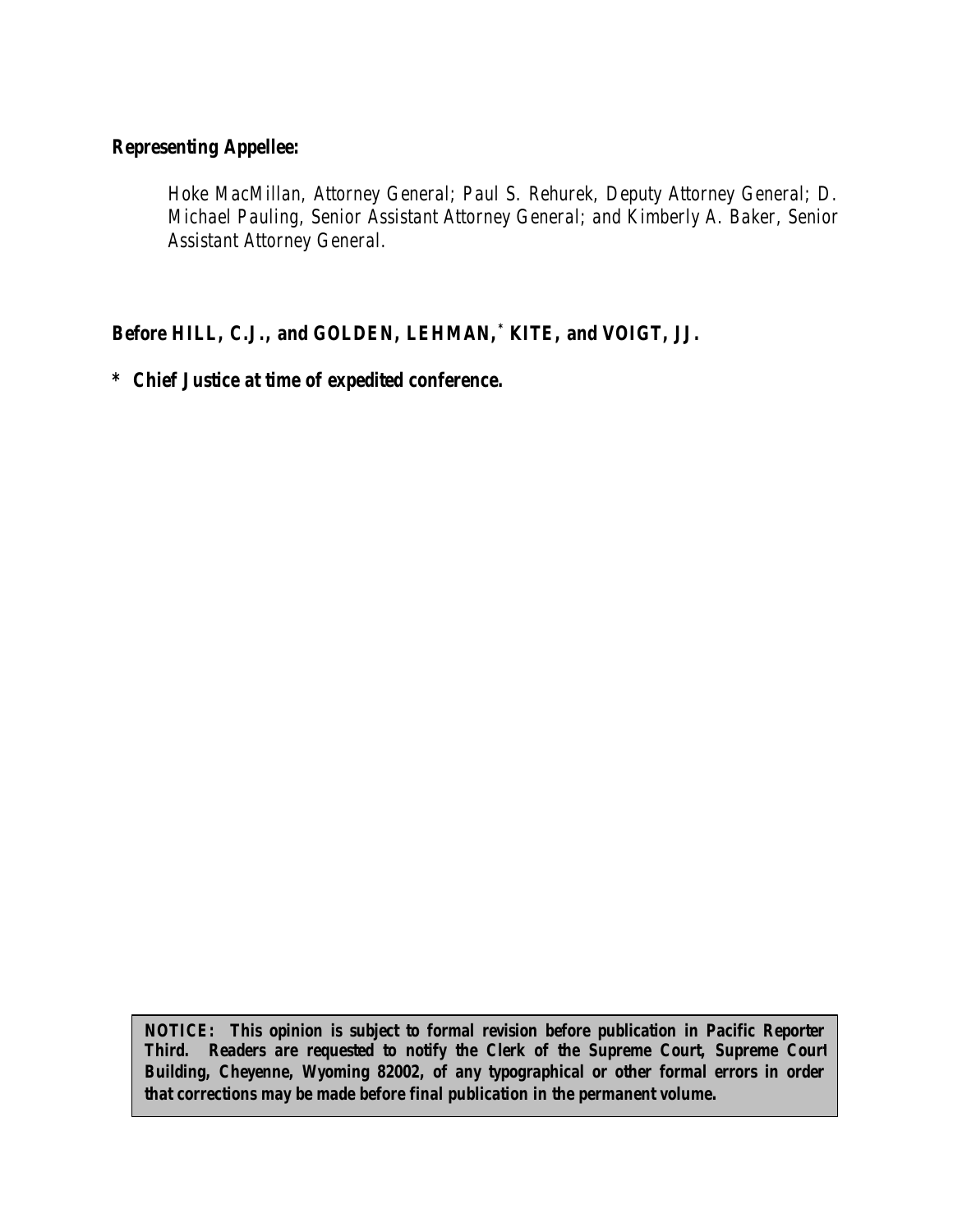#### **VOIGT, Justice.**

[¶1] John Rodiack and Charles Rodiack (appellants), father and son, appeal their convictions for felony interference with a peace officer. They claim that their right to a speedy trial was violated and they raise several evidentiary issues. We conclude that the violation of W.R.Cr.P. 48 requires reversal, and we remand to the district court for entry of an order of dismissal without prejudice.

#### **ISSUES**

1. Does the violation of W.R.Cr.P. 48(b) require reversal of the appellants' convictions?

2. Was it error in a joint trial to admit one appellant's out-of-court statements?

3. Was the jury properly instructed on the law?

4. Was it error not to allow evidence to rebut Officer Davies' direct testimony and evidence as to his violent nature?

- 5. Was it error to allow evidence of uncharged misconduct as to John Rodiack?
- 6. Was there sufficient evidence to support the convictions?

#### **FACTS**

[¶2] On the evening of November 24, 1999, Officers Adam Davies (Davies) and Tim Robinson (Robinson) of the Rock Springs Police Department entered the Bomber's Sports Bar to perform a bar check. The appellants were present in the bar. While the officers spoke to the bartender, Charles Rodiack approached Davies. The officers' version and the appellants' version of what followed differ considerably. Given our disposition of this case, the detailed facts of the fracas are not too significant. Suffice it to say that a conversation between Charles Rodiack and Davies about Davies' earlier arrest of Charles Rodiack's girlfriend, Toni Beard, ended up in a full-scale brawl involving Charles Rodiack, John Rodiack, Davies and Robinson. John Rodiack and Charles Rodiack were both arrested and charged with felony interference with a police officer, and both were convicted in a joint jury trial.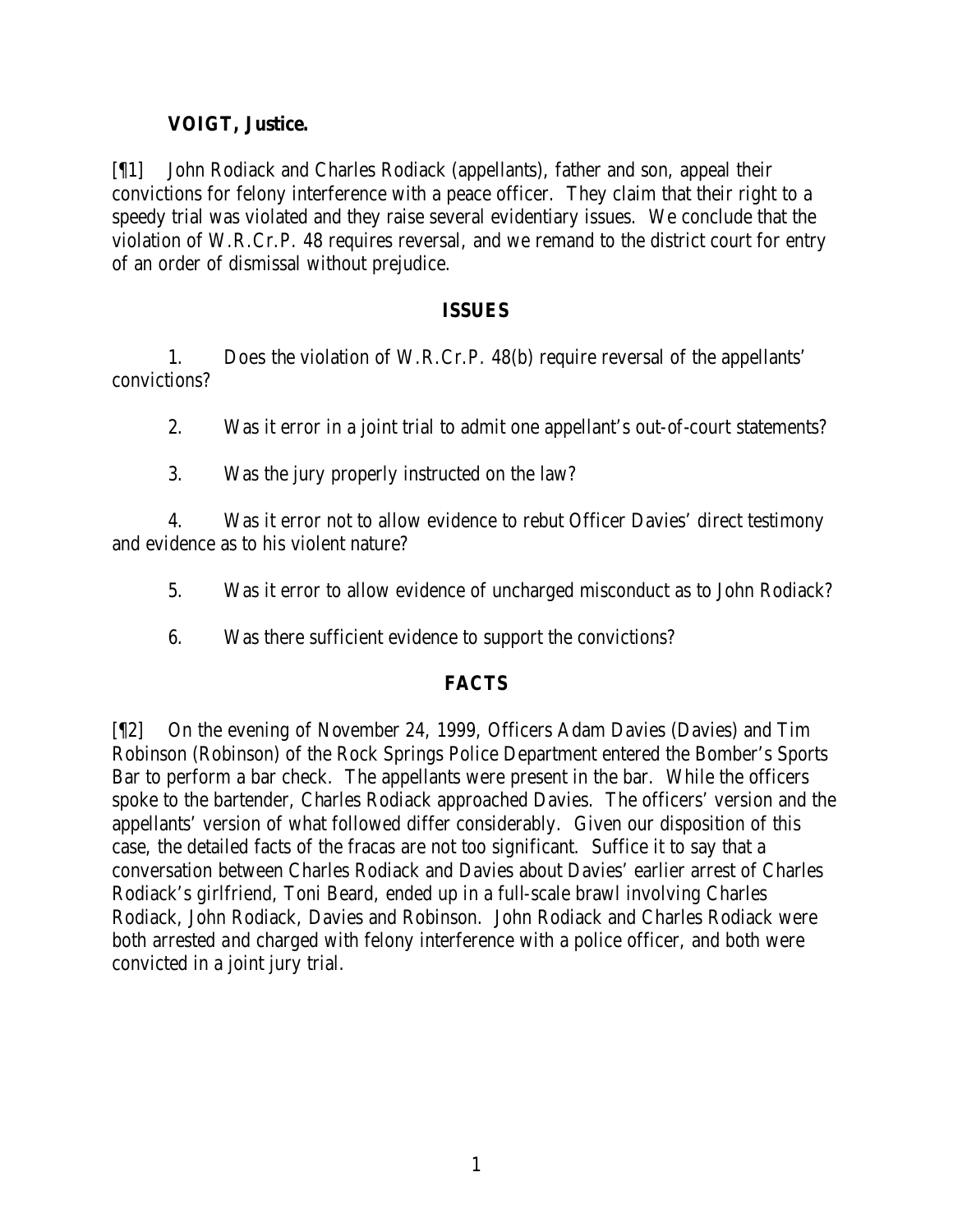#### **DISCUSSION**

#### **SPEEDY TRIAL**

[¶3] A criminal defendant's right to a speedy trial is guaranteed by the Sixth Amendment to the United States Constitution. However, before embarking on a constitutional analysis, we first review claims of a speedy trial violation under W.R.Cr.P. 48(b). *Hauck v. State*, 2001 WY 119, ¶ 12, 36 P.3d 597, 600 (Wyo. 2001). Relevant to the current inquiry are five provisions of W.R.Cr.P. 48(b):

> (2) A criminal charge shall be brought to trial within 120 days following arraignment unless continued as provided in this rule.

> > \* \* \*

(4) Continuances not to exceed six months from the date of arraignment may be granted by the trial court as follows:

> (A) On motion of defendant supported by affidavit; or

(B) On motion of the attorney for the state or the court if:

(i) The defendant expressly consents;

(ii) The state's evidence is unavailable and the prosecution has exercised due diligence; or

(iii) Required in the due administration of justice and the defendant will not be substantially prejudiced; and

(C) If a continuance is proposed by the state or the court, the defendant shall be notified. If the defendant objects, the defendant must show in writing how the delay may prejudice the defense.

(5) Any request to continue a trial to a date more than six months from the date of arraignment must be directed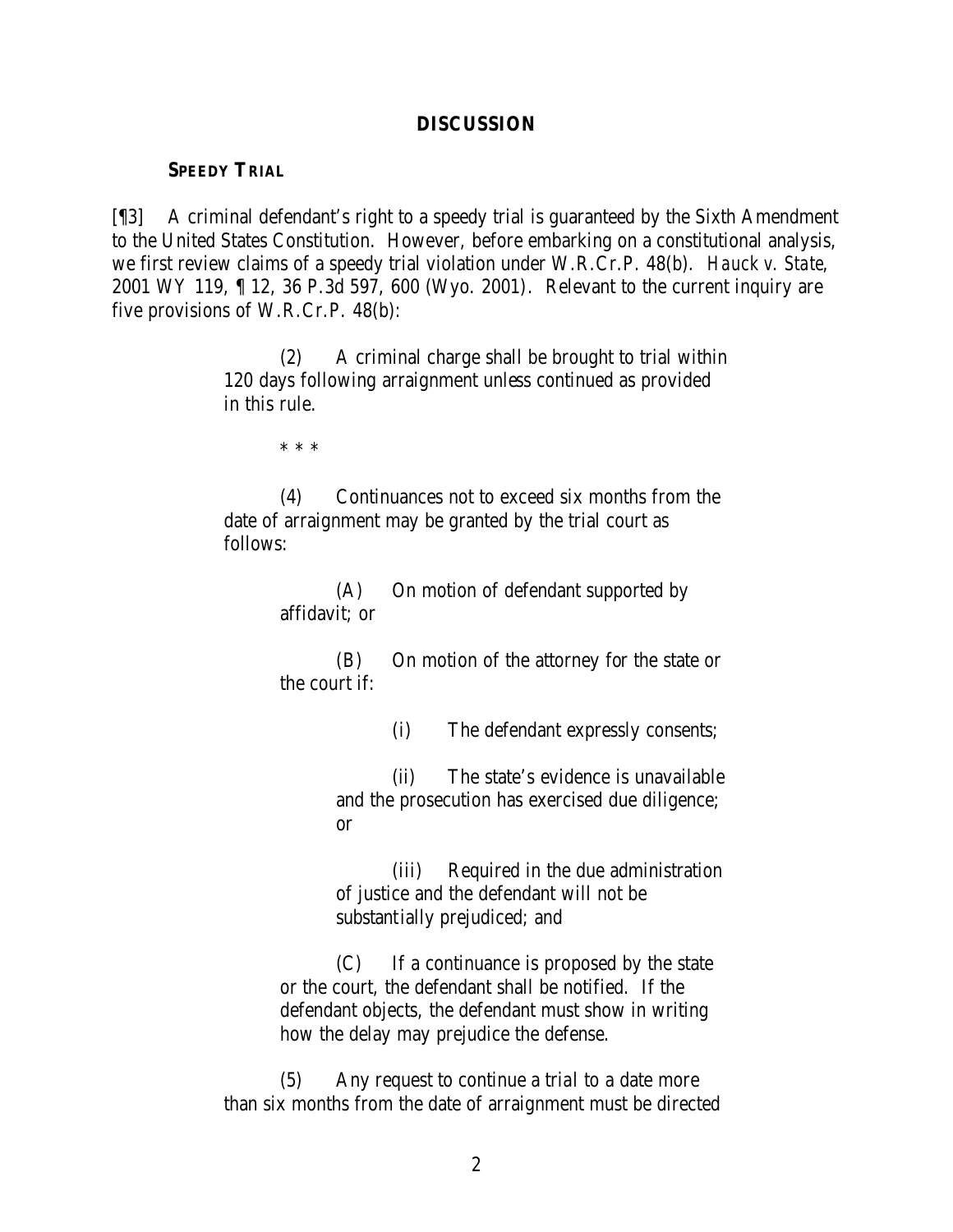to the court to which appeals from the trial would be taken and may be granted by that court in accordance with paragraph (4).

(6) Any criminal case not tried or continued as provided in this rule shall be dismissed 120 days after arraignment.

\* \* \*

(8) A dismissal for lack of a speedy trial under this rule shall not bar the state from again prosecuting the defendant for the same offense unless the defendant made a written demand for a speedy trial or can demonstrate prejudice from the delay.  $[1]$ 

[¶4] For the most part, application of W.R.Cr.P. 48(b) is a simple matter of arithmetic. The rule was designed so that, at the outset of the case, the district court would set a trial date within 120 days of the arraignment. If necessary during that 120-day period, the district court could continue the trial to a later date within the six-month limit. When the  $120<sup>th</sup>$  day arrived, if the trial had not been held or continued pursuant to the rule, the case was to be dismissed. If, for some reason, the trial could not be reset to a date within the six-month limit, the district court had to apply to this Court for approval to hold the trial beyond that limit.

[¶5] There does not appear to have been much of an attempt in the instant case to meet the requirements of W.R.Cr.P. 48(b). John Rodiack and Charles Rodiack were arraigned in the district court on May 8, 2000. The rule required the trial to take place or be continued as provided in the rule within 120 days of the date of arraignment, which was September 5, 2000. The rule also provided that the district court could continue the trial for up to six months from the date of arraignment, but once again, only as provided in the rule. That date was November 4, 2000. What actually happened was that on July 14, 2000, sixty-seven days after arraignment, the district court signed an order setting a scheduling conference for August 2, 2000. On August 30, 2000, the district court filed another order setting the joint trial for October 17, 2000. That joint trial date was fortytwo days beyond the 120-day setting limit and there had been no continuances granted as provided by the rule. These cases should have been dismissed on September 5, 2000. Instead, the joint trial was held on November 13, 2000.

<sup>&</sup>lt;sup>1</sup> W.R.Cr.P. 48(b) was amended in 2001, with "180 days" substituted for "120 days" throughout, and allowing trial courts to grant continuances beyond 180 days. The present case is being decided under the version of the rule previously in effect.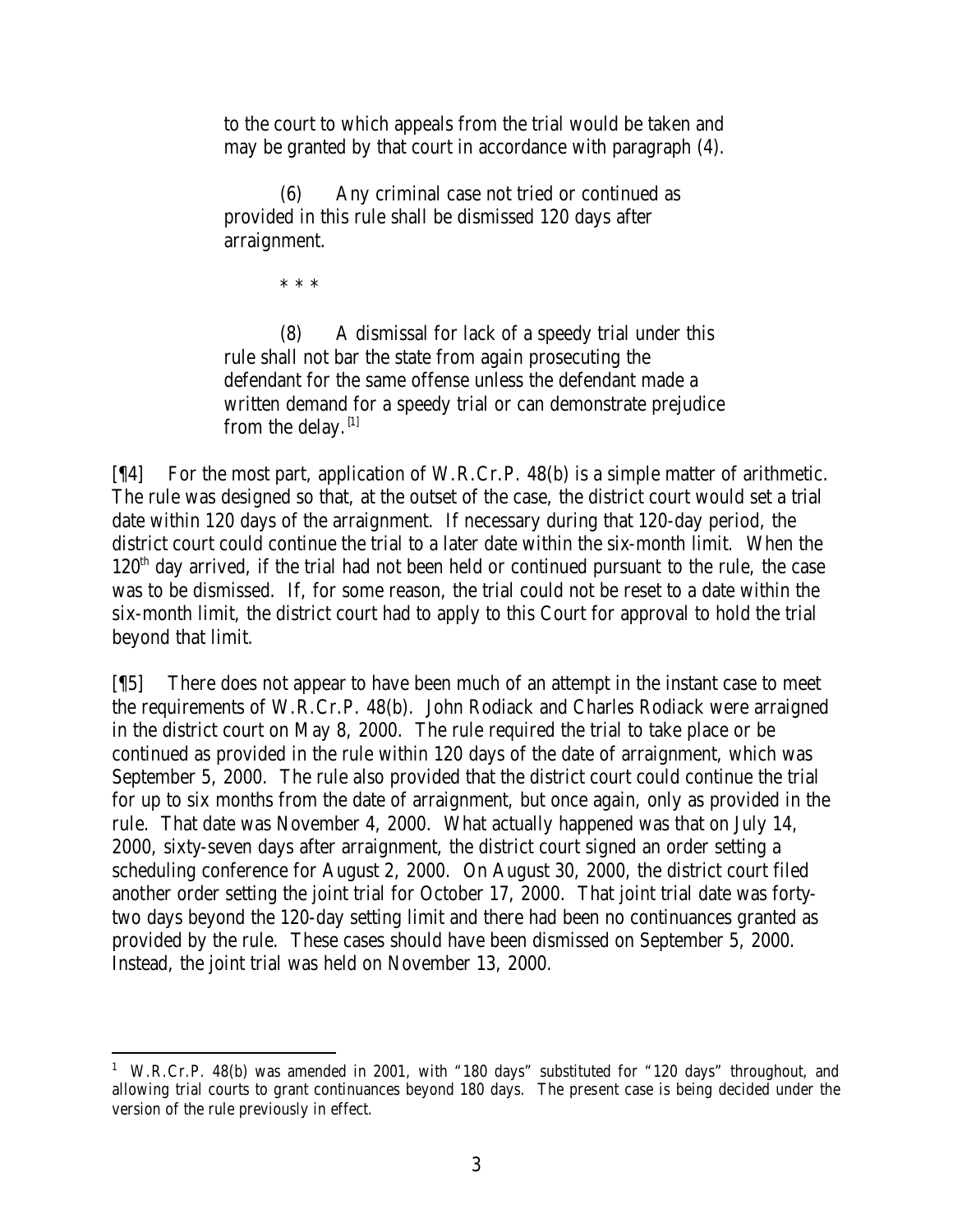[¶6] It is true that, on August 3, 2000, the day after the scheduling conference, John Rodiack and Charles Rodiack each signed a Waiver of Speedy Trial specifically referencing the rule's 120-day limit. Perhaps those waivers were meant to be the equivalent of a motion for continuance by the appellants under W.R.Cr.P.  $48(b)(4)(A)$ , or the equivalent of a consent to a similar motion by the State under W.R.Cr.P.  $48(b)(4)(B)(i)$ . We cannot tell from the records, which contain neither a setting within the 120-day limit nor a motion for a continuance beyond the 120-day limit.

[¶7] If this was the only speedy trial problem, there might be a stronger argument for the proposition that such a technical violation does not warrant reversal and dismissal. But the joint trial was not held on its assigned date of October 17, 2000. During a motion hearing on August 25, 2000, it came to the attention of the district court and counsel that the joint trial might take more than the allotted three days. After the district court and counsel evaluated their calendars, the joint trial was reset for November 13, 2000, which is the date it was eventually held. That date was beyond six months from the date of arraignment.

[¶8] The district court and counsel were aware of, but not too concerned with, the sixmonth deadline contained in W.R.Cr.P. 48(b)(5). The following exchange took place during the August 25, 2000, motion hearing:

> THE COURT: [Defense Counsel], when is the next date you'll be available to try this case if it can't be tried on October 17?

[DEFENSE COUNSEL]: It would have to be in November, your Honor. And I think we have problems with the six month thing if we do that. I'm not certain.

THE COURT: I don't have a problem with it.

[DEFENSE COUNSEL]: I don't either. We can go to November.

[¶9] Following this discussion, the district court addressed both John Rodiack and Charles Rodiack on the record, explained to them their right to a speedy trial, and determined that neither of them was opposed to the November trial date. The State does not, however, argue that the appellants' waivers of their right to a speedy trial negated this clear violation of W.R.Cr.P. 48(b). Instead, the State concedes the violation. This concession is understandable, given our previous holdings that the provisions of W.R.Cr.P. 48(b) are mandatory. *Detheridge v. State*, 963 P.2d 233, 235 (Wyo. 1998); *Yung v. State*, 906 P.2d 1028, 1032 (Wyo. 1995); *McDermott v. State*, 897 P.2d 1295, 1299 (Wyo. 1995).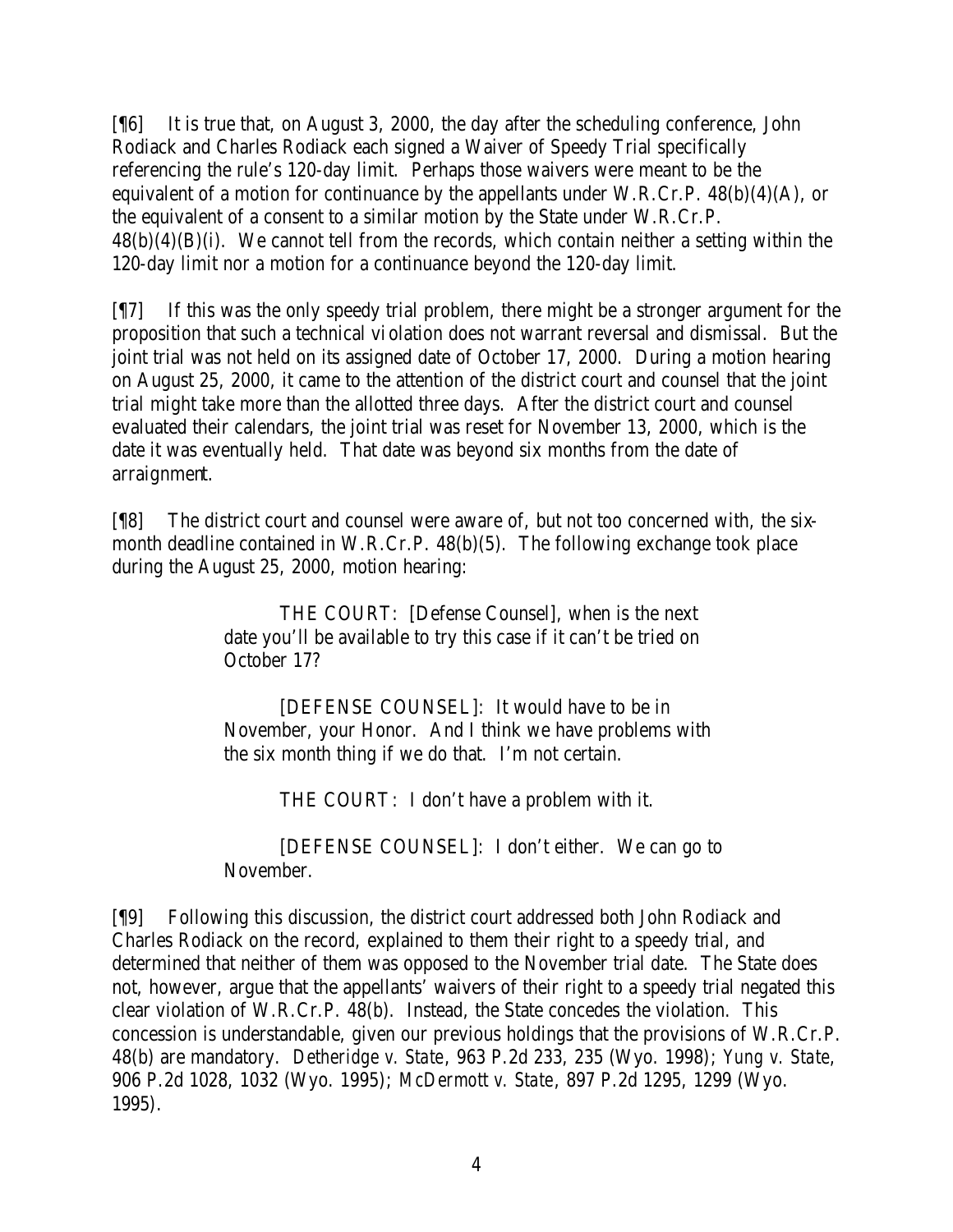[¶10] These violations of both the 120-day limit and the six-month limit of W.R.Cr.P. 48(b) require reversal of the appellants' convictions. Consequently, no separate constitutional analysis is necessary on this primary issue. The remaining question, however, is whether the appellants may be retried. W.R.Cr.P. 48(b)(8) allows retrial unless a "defendant made a written demand for a speedy trial or can demonstrate prejudice from the delay." W.R.Cr.P. 48(b)(8). Since neither John Rodiack nor Charles Rodiack filed a written demand for a speedy trial, the only issue is whether they were prejudiced by the delay.

[¶11] The burden of proving prejudicial delay in a speedy trial argument lies with the appellant. *Almada v. State*, 994 P.2d 299, 305 (Wyo. 1999). For some reason, rather than presenting evidence of such prejudice, the appellants here simply aver that "the only permissible remedy is dismissal with prejudice." This, of course, flies in the face of W.R.Cr.P. 48(b)(8), which provides that violation of the rule does not automatically bar retrial. In urging us to remand for dismissal without prejudice, the State directs us to the four-part test articulated by the United States Supreme Court in *Barker v. Wingo*, 407 U.S. 514, 92 S.Ct. 2182, 33 L.Ed.2d 101 (1972), that we have previously adopted for the consideration of speedy trial issues under the constitution: (1) the length of the delay; (2) the reason for the delay; (3) the defendant's assertion of his right; and (4) the prejudice to the defendant. *See Sides v. State*, 963 P.2d 227, 229 (Wyo. 1998). The ultimate question is "whether the delay in bringing the accused to trial was unreasonable, that is, whether it substantially impaired the right of the accused to a fair trial." *Wehr v. State*, 841 P.2d 104, 112 (Wyo. 1992).

[¶12] John Rodiack and Charles Rodiack went to trial 189 days after they were arraigned. The length of the delay was sixty-nine days after the 120-day limit and only nine days after the six-month limit. Although no motions were filed and the records are not perfectly clear on the matter, it appears that the delay resulted only from the coordination of the district court's and counsels' calendars. Neither appellant ever asserted his right to a speedy trial and neither appellant has shown any prejudice by the delay. There was nothing about the delay that affected the trial's fairness. Thus, dismissal of these charges should be without prejudice.

#### **OTHER ISSUES**

[¶13] Since these cases are being reversed on the speedy trial issue, we need not consider whether the other issues raised by the appellants require reversal. The prospect of a retrial, on the other hand, prompts us to make the following comments in regard to two of those issues, in an effort to avoid error in a retrial: